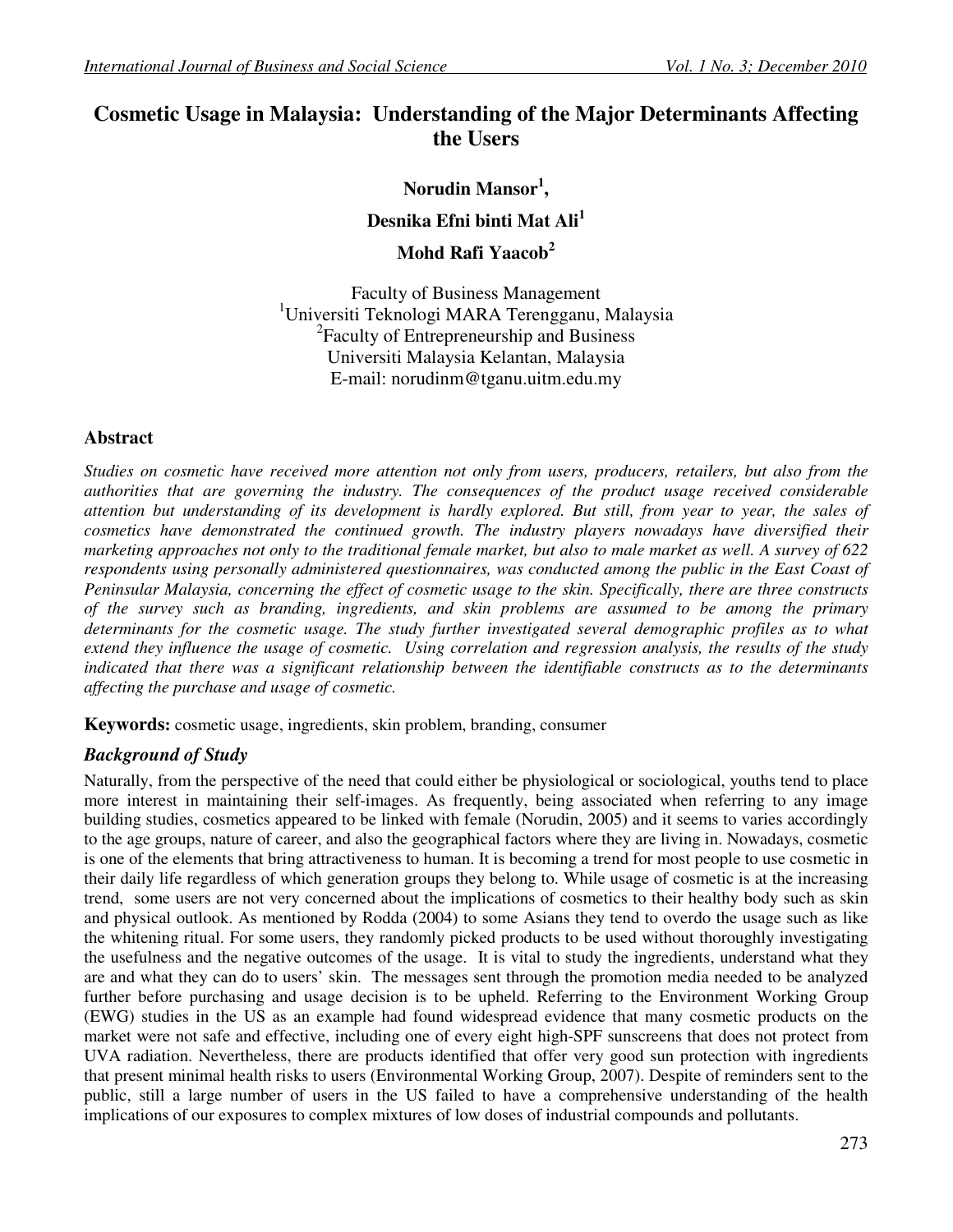Remarkably, federal health standards do not strictly require companies to test their products for safety before they are sold, including nearly all chemicals in sunscreen and other personal care products.

In some cases the federal government approves new chemicals for the market using computer models to predict if they are toxic to humans. These are particularly risky methods, given the many studies showing such as pollutants cross the placenta to contaminate babies even before the moment of birth. For example a recent study conducted by EWG revealed an average of 200 chemicals in umbilical cord blood from 10 newborn babies (Environmental Working Group, 2007).

### *Problem Statement*

Our public observations and reviewing of the relevant literature indicated that most of the cosmetic users were not seriously concerned about the effect of usage of products to their skin. Most of the users focus on the short term result to their skin appearance rather then the long term effects to the whole body. Several studies indicated that, quite a large number of cosmetic users were threatened with terrible result but they still continue using the product in order to satisfy their egoistic needs. Among issues that needed to be addressed concerned on the relationship between the effect of cosmetic usage, the ingredients with the cosmetic usage and the concept of branding with the cosmetic usage.The whole process in cosmetic consumption always involved in knowing the degree or level of the consumer awareness towards the effects. Some consumers did not care whether the cosmetic will give the negative or positive effect. For this circumstance, it seems that many consumers did not know well about the sensitivity of their skin towards the cosmetic products. In another aspect some consumers did not read the ingredients of the cosmetic products before the decision to use them. Some scientific terms use in prescribing the ingredient lead to the difficult understanding by consumer. Another important consideration is the role of branding which is very much associated with the advertising, environment and beliefs.

# *Objectives*

Through this study, we aim to accomplish the following objectives:

To investigate the demographic profile of the cosmetic users at east coast area.

To indicate whether the cosmetic users concern with the effect to the skin, brand and ingredients when using the cosmetic products.

To determine the factors that influence the cosmetic users when purchase the cosmetic products.

#### *Scope and Limitation*

Our investigation focused on the population ranges from age 16 and above including both male and female. The population of study was categorized into four main ages: from 16 to 20, 21 to 30, 31 to 40 and 41 years old and above. As the nature of study involved very large population, for having a good generalization, three states in the East Coast of Malaysia were considered. The states involved were Terengganu, Pahang and Kelantan.

The independent variables represented by the effect to the skin, the ingredient on cosmetic, and branding, the dependent variable was the usage of cosmetic. Among the limitations of our investigation include the project which was self-funded, geographically dispersed population, and project scheduled within 6 month period.

#### *Literature Review*

Affect to the skin and cosmetic usage.Most of the issues that almost show up are all about the reason for using cosmetic. One of the expectations for variation in cosmetic user is the effect to the skin by using cosmetic. Cosmetic is important in order to look more stylish and beautiful as cosmetic plays a significant role in the creation of an image or being presentable to the others (DeLong and Bye, 1990) and to find marked differences in the level of social visibility in some of cosmetic product usage (Chao and Schor, 1998). At the same time cosmetic usage will give big impact to the skin of users that come in worthy result and ineffective result. Beauty therapist (Rodda, 2004) revealed that a lot of products in the market are harsh on the skin. Many recent studies have examined the accuracy and fairness of portrayals of women (Baldwin, 1996; Snyder, 1996). Whitening and brightening is big business in the Asian beauty industry. Supermarkets and pharmacies carry a range of whitening products that promise to take some of colour away. It also offers a solution for those who suffer signs of premature ageing such as brown spots, blotches and discolouration of the skin.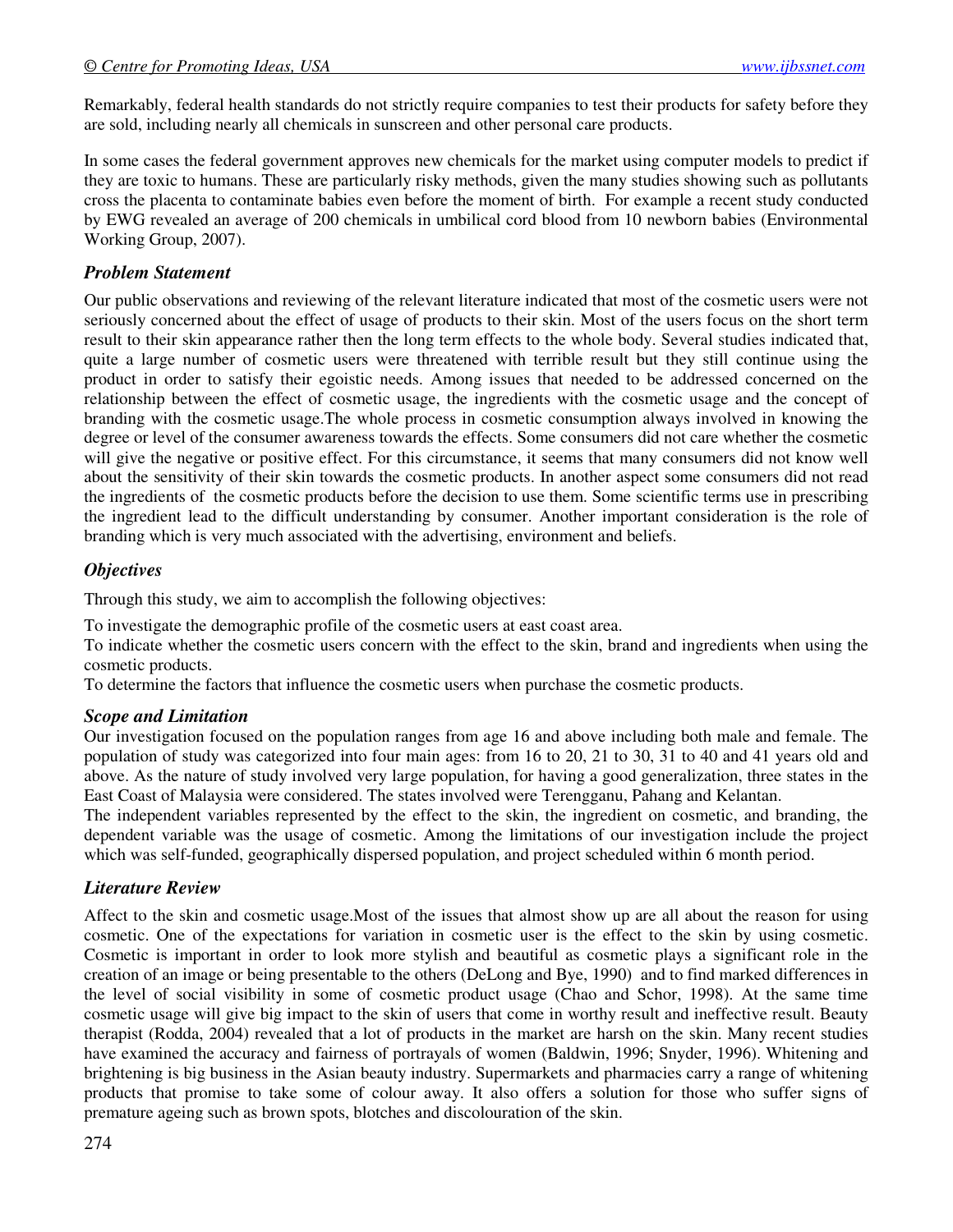By overdoing the lightening and whitening process, skin can become sensitive and is eventually damaged (Rodda, 2004).Some Asian people want to look more lightens on their skin, the cosmetic products become an agent to make the transformation. Light-skinned immigrants in the United States make more money on average than those with darker complexions, and the chief reason appears to be discrimination (Loller, 1999). Hersch, (1999) mentioned that most people know the distortion towards the using cosmetic on the skin but they still continue in using the products. Some of the products will bring good result but some others will bring bad impact to the skin.

When using the cosmetic product without correct protection, it can make the skin more sensitive and skin will go on the defensive, thinking that it is being attacked. If these are used without sufficient protection in the form of sunscreens, users will notice more brown patches (Briton, 1999).Nowadays, most of the people are more concerned about the appearance on the skin not the effect to the skin. Cosmetic as a product that will guarantee the changes on the skin becomes highly demanded product that takes the role of satisfying human needs. It is now becoming a trend that cosmetics are considered a part of good grooming as they add sparkle to a girl's eyes and glow to her skin. For example, as the cosmetic industries gain its momentum, Greer (1991) discoveries indicated that through the years, more new products had been introduced and as a result some companies had broadened its product line beyond not only skin care but also including woman's hair care reparation, toiletry items for woman and make up items such as eye shadows, eye liner, mascara, lip color, lip glows, blush rouge, blusher and other cosmetic items that can enlighten women's appearance. Thus, aging population will stimulate the development of age-specific makeup and colour cosmetic products, particularly in the facial makeup industries (Merchandiser 1999).

Brands of the cosmetic product and cosmetic usage*.*There were studies that have been conducted about relationship between branding of cosmetic and the effect on cosmetic usage. Branding can be in the form of a general name of a product. Through branding it reflect the user perception to the image of the product. Prescott (2006) suggests that brand managers need to keep a close eye on brand-related search terms and adjust paid search and affiliate marketing efforts to keep brand-related searches going to brand sites. Moreover brand also influences the decision to buying or not as the name brands play a major role in purchasing decisions. Advertising and packaging build awareness, which shoppers use them to guide through category clutter and says that past experience plays an important role in product selection and brand loyalty. Marketing mix play an important role in order to introduce the brand of the product and increase the loyalty brand. Develop brand loyalty by consistent advertising which when you're out there all the time, in TV, radio and print, you develop brand loyalty at a higher level. Closely been associated with branding is the price factor that used to influence the cosmetic usage. A good price on a name brand can tip the scales on initial use for consumers, who then stayed with the product based on its performance (Ball, 1989). Unlike the earliest use of scents as primary concerned, the need for better image creation through branding greatly mould the development of cosmetic industry (Hulme, 2001).

#### **Cosmetic usage and the ingredients in the cosmetic product**

Ingredients play as one of the important role in safety using the cosmetic product. As mentioned by (EWG, 2007) through a new investigation of 833 name-brand sunscreens, they found widespread evidence that many products on the market are not safe and effective, including one of every eight high-SPF sunscreens that does not protect from UVA radiation. They have also identified 135 products that offer very good sun protection with ingredients that present minimal health risks to users. Repeated studies have found that these nano-ingredients do not penetrate healthy skin, indicating that consumers' exposures would be minimal. Studies on other nano-scale materials have raised concerns about their unique, toxic properties. FDA has failed to approve effective UVA filters available in Europe that, if approved here, could replace nano-scale ingredients (Dodd et al., 2007).

Most of the ingredient in the cosmetic product involve of chemical rather than natural elements that will influence the skin of cosmetic users. According to Rodda (2004), the two common active ingredients in skin care and beauty products are AHA (alpha hydroxyl acid) and BHA (beta hydroxyl acid). In the present study, investigation of 42 cosmetic products based on natural ingredients for content of 11 fragrance substances: geraniol, hydroxycitronellal, eugenol, isoeugenol, cinnamic aldehyde, cinnamic alcohol, α-amylcinnamic aldehyde, eitral, coumarin, and dihydrocoumarin and α-hexylcinnamic aldehyde. Some of the ingredients are natural and do not have any additional preservatives.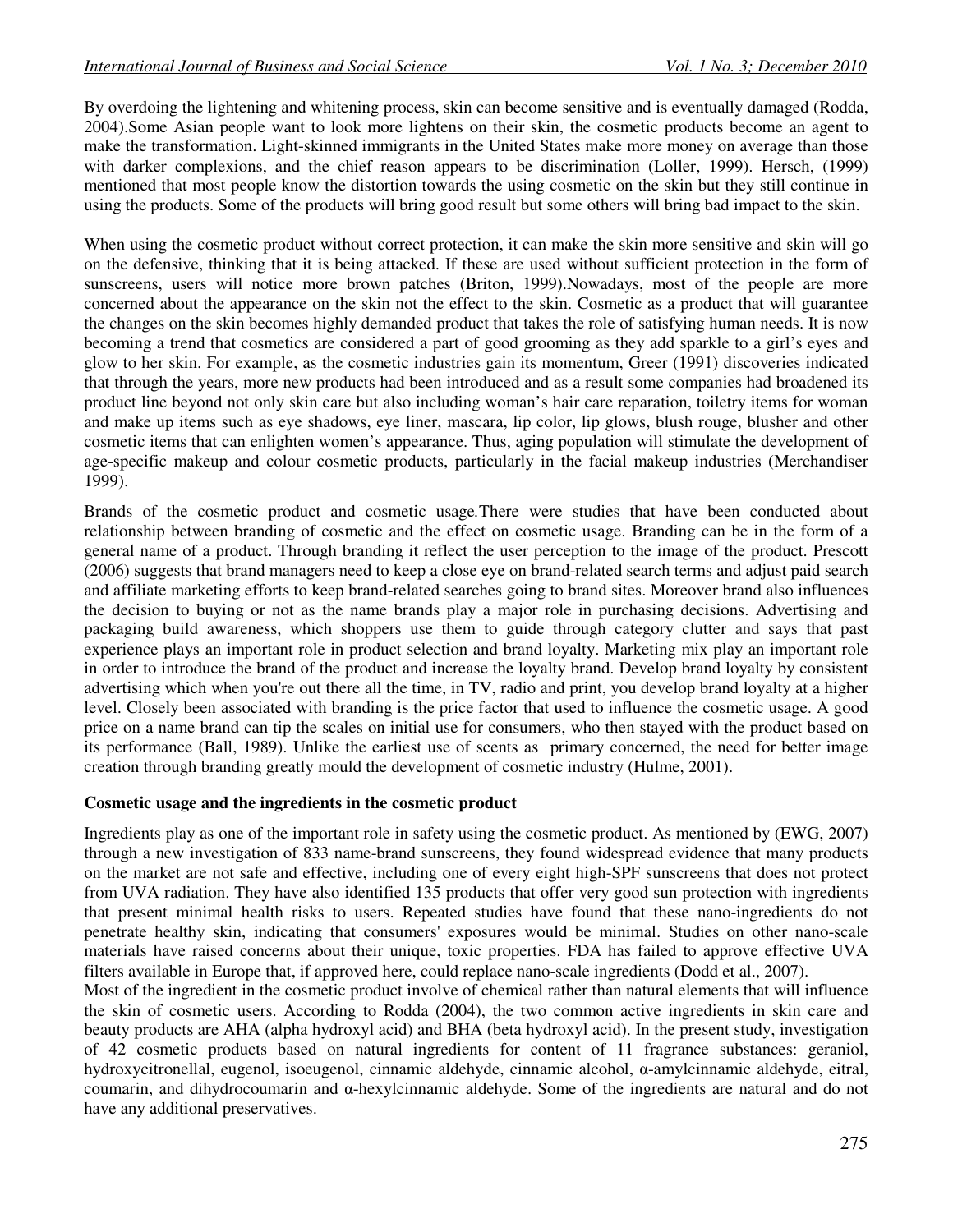The detection of hydroxycitronellal and α-hexylcinnamic aldehyde in some of the products demonstrates that artificial fragrances, i.e., compounds not yet regarded as natural substances, may be present in products claimed to be based on natural ingredients (Rastogi et.al, 1999).The key ingredients which include plants from Asia such as bamboo, water lily and liquorices are influencing the cosmetic usage (Rodda, 2004). Ingredients that meet the need of the aging baby boomer will continue to have an impact (Challener, 2000).

In some countries, there are no strong regulations on safety of ingredients (Rodda, 2004). There's no misrepresentation of ingredients and what they promise to do. Even there is regulation but the cosmetic users also must beware while use the cosmetic products.

#### RESEARCH METHODOLY AND DESIGN THEORETICAL FRAMEWORK



 *Dependent variable* 

*Figure 3.1- Theoretical framework of the study* 

The study setting is to investigate the profile and the differences of effect of cosmetics usage to skin in East Coast (Terengganu, Pahang and Kelantan). This research include independent variables like effect to the skin, ingredients, and also brand. The dependent variable that our group investigates is cosmetics usage. A descriptive study is undertaken in order to ascertain and be able to describe the characteristics of the variables of interest in a situation.

# **Hypotheses**

The investigation on association using non-directional hypotheses as below:

*There is a relationship between the cosmetic usage and the effect to the skin There is a relationship between the cosmetic usage and the brand of cosmetic product There is a relationship between the cosmetic usage and the ingredients in the cosmetic product.* 

# **Sampling Procedure**

Our investigation assumed the population of the study based on the report published by National Census 2000 in Department of Statistics Malaysia at Putrajaya for year 2004. All the main town of the east coast states from Terengganu, Pahang and Kelantan were considered as our data collection point. By excluding the population of those under the age of 16 years old and above 65 years old, we therefore estimated the population of 526,711 for Terengganu, 745,970 from Pahang and population for Kelantan is 744,479 to be our population size. Our sampling size determination followed the suggestion by Sudman (1976). The sample size chosen was 600 respondents.We used convenience technique as the sampling method. Respecting the limitation that the elements in the population do not have any probabilities attached to being chosen as a sample subjects, the research worked through the data collection by ensuring reasonable large sample will be purposively divided and represented.

#### **Data Collection and Instrumentation**

The cross-sectional data for the study were collected from the respondents elicited through personally administered questionnaires (PAQ). The data collection activities were confined to a local area and the organizations that were willing and able to assemble groups of employees to respond to the questionnaires at the workplace. Other places involved those at shopping complex, governments' buildings, and bus stations.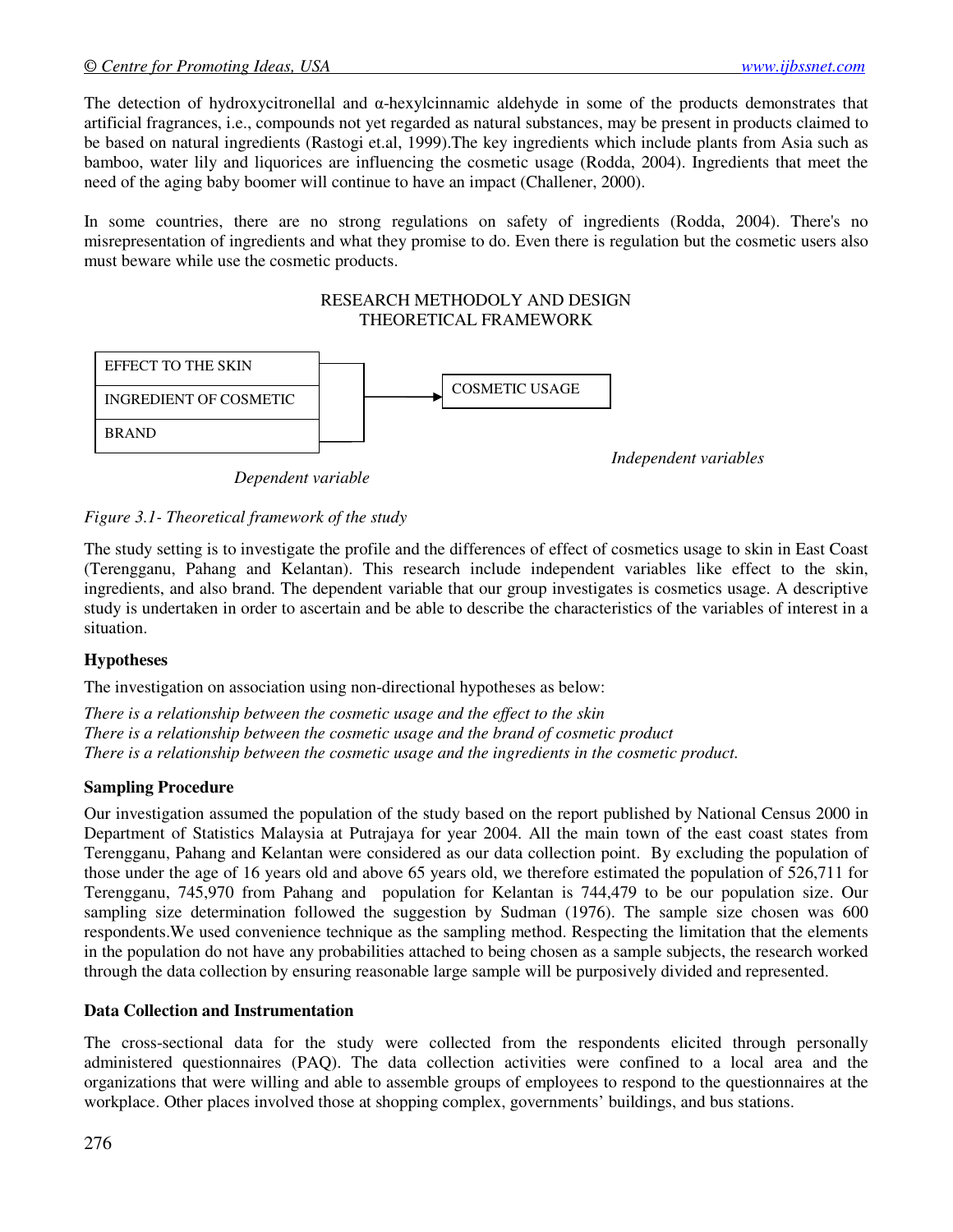The data gathering activities were in the form of survey using a close-ended questionnaire as the instrument. There were 5 sections in our questionnaires. Section A focused on demographic profiles, consisting 8 items. Section B, concerning the effect of cosmetics to the skin, section C concerned on the ingredients on cosmetic, and section D concerned on branding. Our dependent variable was in section E related to cosmetic usage. All the sections consist of 10 questions, each measured by Likert scale, ranging from point 1 to 5.

# *Findings*

The reliability of a measure is established by testing for both consistency and stability. Our analysis of the reliability provides the strong basis for the measurement. Most of the items measured found to be highly reliable as indicated by the alpha score of 0.858; 0.652; 0.897; and 0.815. Following the suggestion by Hair et.al (2004), we therefore moved further with the analysis of data.

| <b>ITEMS</b>  | <b>FREQUENCIES</b> | $(\%)$ | <b>ITEMS</b>           | <b>FREQUENCIES</b> | $(\%)$ |
|---------------|--------------------|--------|------------------------|--------------------|--------|
| Gender        |                    |        | <b>Marital Status</b>  |                    |        |
| Male          | 217                | 34.9   | Single                 | 434                | 69.8   |
| female        | 405                | 65.1   | Married                | 172                | 27.7   |
| <b>State</b>  |                    |        | Others                 | 16                 | 2.6    |
| Terengganu    | 214                | 34.4   | Occupation             |                    |        |
| Pahang        | 206                | 33.1   | Government             | 149                | 24.0   |
| Kelantan      | 202                | 32.5   | Student                | 245                | 39.4   |
| Age           |                    |        | Private                | 104                | 16.7   |
| Between 16-20 | 157                | 25.2   | Housewife              | 15                 | 2.4    |
| Between 21-30 | 315                | 50.6   | Self-employed          | 19                 | 3.1    |
| Between 31-40 | 96                 | 15.4   | Others                 | 90                 | 14.5   |
| 41 above      | 54                 | 8.7    | <b>Education Level</b> |                    |        |
| Race          |                    |        | <b>SPM</b>             | 239                | 38.4   |
| Malay         | 551                | 88.6   | Diploma                | 140                | 22.5   |
| Indian        | 25                 | 4.0    | Degree                 | 158                | 25.4   |
| Chinese       | 30                 | 4.8    | Others                 | 85                 | 13.7   |
| Others        | 16                 | 2.6    | <b>Income Level</b>    |                    |        |
|               |                    |        | Less than RM1000       | 366                | 58.8   |
|               |                    |        | RM1001-RM2000          | 102                | 16.4   |
|               |                    |        | RM2001-RM3000          | 122                | 19.6   |
|               |                    |        | More than RM3001       | 32                 | 5.1    |

Out of 622 total samples, 214 (34.4%) respondents were from Terengganu, 206 (33.1%) from Pahang and 202 (32.5%) from Kelantan. From the frequency table (Table 4.11), the representation of gender was 34.9% male and 65.1% female. The distribution concerning age group displayed that 25.2% respondents were from the age 16-20 years old, 50.6% of those between 21-30 years old, 15.4% from 31-40 years old, and 8.7%) representing the age group of 41 and above.

The marital status categories were divided into three groups. The representations were mostly single with 69.8%, married status representing 27.7%, and 2.6% were from others. Based on occupation there are 149 (24.0%) respondents were from the government sectors, 245 (39.4%) were students, 104 (16.7%) were private institutions, 15 (2.4%) were housewife, 19 (3.1%) were self-employed and 90 (14.5%) were others.The majority, which is 58.8% of the sample was from the income category of RM1000 and below. Those within the income bracket of RM 1001 to RM 2000; RM2001 to RM2001 to RM3000; and RM3000 above, respectively representing 16.4 %, 19.6%, and 5.1% of the sample investigated. The education level of the respondents is 239 from SPM, 140 from Diploma, 158 from Degree and 85 are other.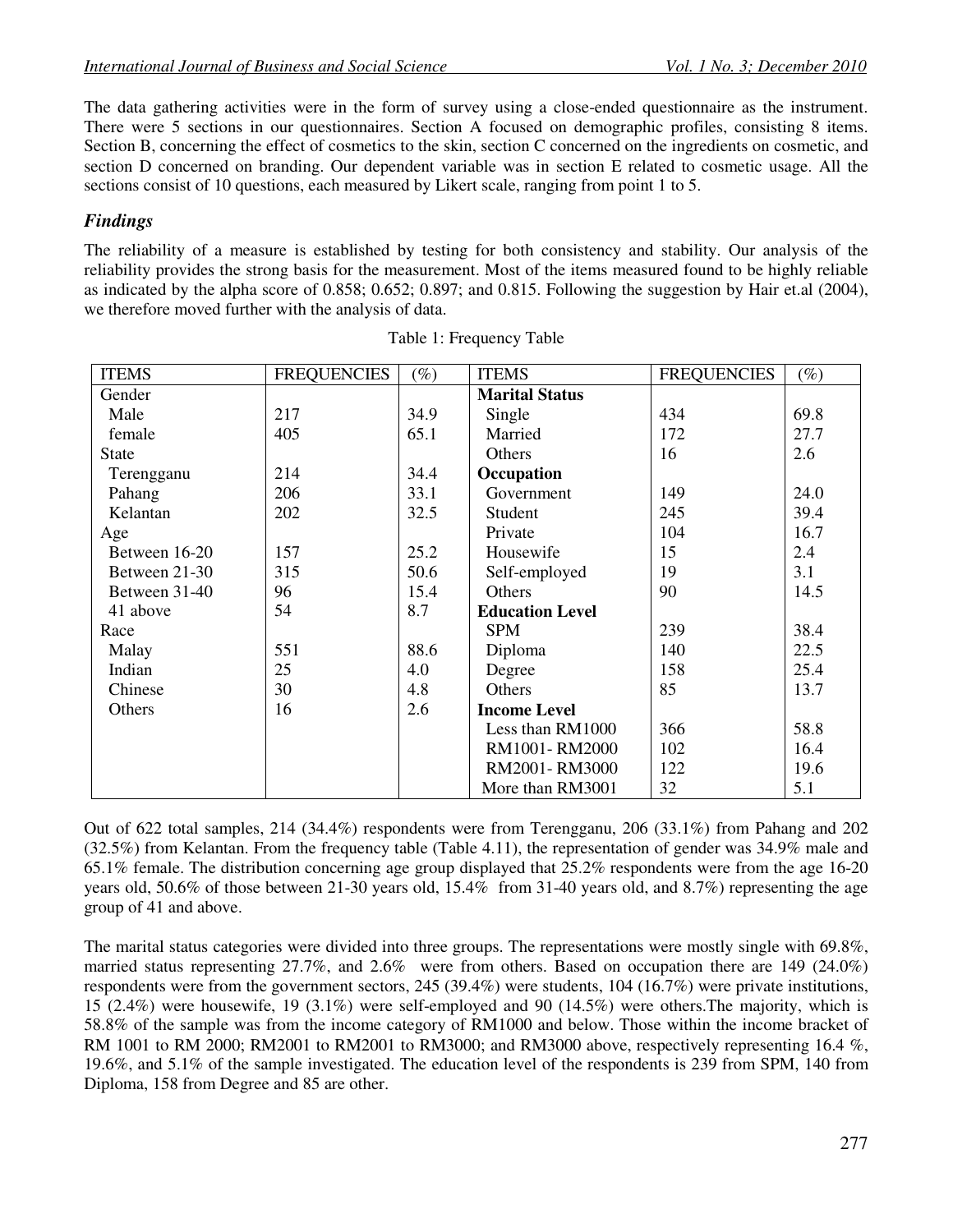|        | Cosmetic usage (E) | Ingredient $(B)$ | Skin $(C)$ | Branding (D) |
|--------|--------------------|------------------|------------|--------------|
| E      |                    | .411 (.000)      | .394(.000) | .451(.000)   |
| B      |                    |                  | .263(.000) | .337(.000)   |
| ⌒<br>◡ |                    |                  |            | 168(.000)    |
|        |                    |                  |            |              |

Table 2: Correlations

The result of the correlation coefficient between the ingredient, effect of skin, and branding, towards cosmetic usage displayed the Pearson value of *r =* 0.411, 0.394, and 0.451 respectively. The above value indicated of a low moderate correlation. However the result is still significant at the significant value of 0.000. It can be concluded that the correlation results for the entire hypotheses were positively related and supported.

| Table 3: Model Summary |  |
|------------------------|--|
|------------------------|--|

|       |         |       |          | Std.     | Error   Change Statistics      |        |     |     |           |
|-------|---------|-------|----------|----------|--------------------------------|--------|-----|-----|-----------|
|       |         | Squar | Adjusted | of       | the $\vert$ R Square $\vert$ F |        |     |     | Sig.<br>F |
| Model |         | e     | R Square | Estimate | Change                         | Change | Df1 | df2 | Change    |
|       | .592(a) | .351  | .348     | .59620   | .351                           |        |     | 618 | .000      |

| Model                        | <b>Unstandardized Coefficients</b> |            | Standardized<br>Coefficients | T     | Sig. |
|------------------------------|------------------------------------|------------|------------------------------|-------|------|
|                              | B                                  | Std. Error | <b>B</b> eta                 |       |      |
| $1$ (Constant)               | .299                               | .167       |                              | 1.793 | .073 |
| <b>MEANB</b>                 | .297                               | .046       | .227                         | 6.435 | .000 |
| <b>MEANC</b><br><b>MEAND</b> | .274                               | .033       | .279                         | 8.267 | .000 |
|                              | .349                               | .037       | .328                         | 9.481 | .000 |

Dependent Variable: MEANE

The Model Summary displayed the R-Square of 35.1% which was far below the acceptable explanation. However, the independent variables were significant at the value of 0.000. Even though all the three predictors were unable to provide a good explanation to our investigation but their involvement as a construct still discovered to be significance. What is needed for future study is to add a few more other construct so that our prediction would be able to provide a better scenario in the study of cosmetic usage.

*Testing of Differences using ANOVA and T Test for Cosmetic Usage*

Table 5: Independent Samples Test for GENDER

|                                |       | Levene's Test |          | t-test for Equality of Means |          |              |            |         |                    |
|--------------------------------|-------|---------------|----------|------------------------------|----------|--------------|------------|---------|--------------------|
|                                |       | Sig.          |          | Df                           | $Sig.2-$ | Mean Diff'ce | Std. Error |         | 95% Conf. Interval |
|                                |       |               |          |                              | tailed   |              | Diff'ce    | Lower   | Upper              |
| Equal variances<br>assumed     | 1.078 | .300          | $-2.225$ | 620                          | .026     | $-.138$      | .062       | $-.259$ | $-.016$            |
| Equal variances<br>not assumed |       |               | $-2.189$ | 422.05                       | .029     | $-.138$      | .063       | $-.261$ | $-.014$            |

#### Table 4: Coefficients (a)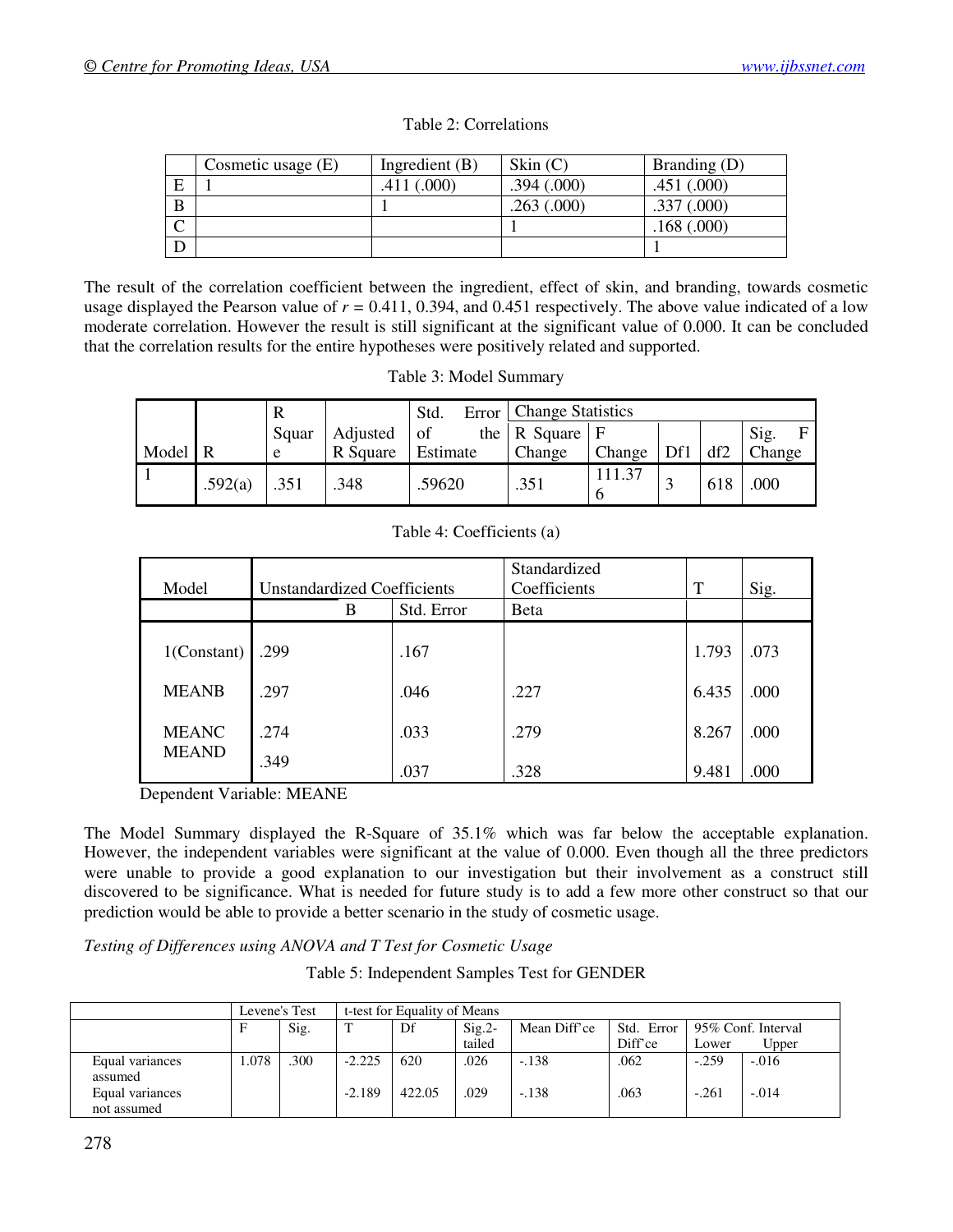|                  | Sum of Squares |           | Mean Square | F     | Sig.  |
|------------------|----------------|-----------|-------------|-------|-------|
| <b>STATE</b>     | 3.424          | ◠         | .712        | 3.163 | 0.043 |
| AGE              | 5.594          |           | .865        | 3.462 | 0.016 |
| <b>EDUCATION</b> | 3.273          | ◠         | .091        |       |       |
| <b>INCOME</b>    | .602           | $\bigcap$ |             |       | ).085 |

#### Table 6: ANOVA

#### Table 7: Multiple Comparisons for State

|            |           | 95% Confidence Interval |            |      |         |       |
|------------|-----------|-------------------------|------------|------|---------|-------|
| (I) State  | (J) State | Mean Diff'ce (I-J)      | Std. Error | Sig. | ∟ower   | Upper |
| Terengganu | Pahang    | $-0.085$                | .072       | .466 | $-25$   | .08   |
|            | Kelantan  | 098                     | .072       | .361 | $-.07$  | .27   |
| Pahang     | Kelantan  | $.183(*)$               | .073       | .033 | $-0.08$ | .25   |

|           |              |                    |            |      |         | 95% Confidence Interval |
|-----------|--------------|--------------------|------------|------|---------|-------------------------|
|           |              |                    |            |      |         |                         |
| (I) Age   | (J) Age      | Mean Diff'ce (I-J) | Std. Error | Sig. | Lower   | Jpper                   |
| 16-20     | $21 - 30$    | .107               | .072       | .439 | $-0.08$ | .29                     |
|           | $31 - 40$    | $-0.073$           | .095       | .867 | $-.32$  | .17                     |
|           | 41 and above | $-187$             | .116       | .371 | $-.49$  | .11                     |
| 21-30     | 31-40        | $-181$             | .086       | .150 | $-.40$  | .04                     |
|           | 41 and above | $-.294*$           | .108       | .033 | $-57$   | $-.02$                  |
| $31 - 40$ | 41 and above | $-114$             | .125       | .800 | $-.44$  | .21                     |

#### Table 8: Multiple Comparisons for Age

|  | Table 9: Multiple Comparisons for Education Level |
|--|---------------------------------------------------|
|  |                                                   |

|                |                  | 95% Confidence Interval |            |      |         |       |
|----------------|------------------|-------------------------|------------|------|---------|-------|
| (I) Edu. Level | Edu.Level<br>(J) | Mean Diff'ce (I-J)      | Std. Error | Sig. | Lower   | Upper |
| <b>SPM</b>     | Degree           | .010                    | .078       | .999 | $-19$   | .21   |
|                | Diploma          | $-157$                  | .076       | .161 | $-35$   | .04   |
|                | <b>Others</b>    | .029                    | .093       | .990 | $-.21$  | .27   |
| Degree         | Diploma          | $-167$                  | .085       | .207 | $-0.39$ | .05   |
|                | <b>Others</b>    | .019                    | .101       | .998 | $-.24$  | .28   |
| <b>Diploma</b> | <b>Others</b>    | .186                    | .099       | .240 | $-.07$  | .44   |

|  | Table 10: Multiple Comparisons for Income Level |  |  |
|--|-------------------------------------------------|--|--|
|  |                                                 |  |  |

|                                   | 95% Confidence Interval |       |      |        |       |
|-----------------------------------|-------------------------|-------|------|--------|-------|
| $(I)$ Inc. Level $(J)$ Inc. Level | Mean                    | Std.  | Sig. | Lower  | Upper |
|                                   | Diff'ce                 | Error |      |        |       |
| Less than RM1000 RM1001-RM2000    | $-.069$                 | .082  | .839 | $-.28$ | .14   |
| RM2001-RM3000                     | $-.197$                 | .077  | .051 | $-.40$ | .00   |
| $>$ RM3001                        | $-.043$                 | .136  | .989 | $-.39$ | .31   |
| RM1001-RM2000 RM2001-RM3000       | $-129$                  | .099  | .560 | $-.38$ | .13   |
| $>$ RM3001                        | .026                    | .149  | .998 | $-.36$ | .41   |
| $RM2001-RM3000 > RM3001$          | .155                    | .146  | .714 | $-.22$ | .53   |
|                                   |                         |       |      |        |       |

Analysis of T-test was conducted for identifying significance differences among the gender profile as to the usage of cosmetic. Table 5 indicated that even though the usage of cosmetic is now becoming common to all gender type, but the degree of their involvement varied. Supporting the traditional approach, female group found to be more attached to the usage of cosmetic as compared to the male group. Another testing procedures using ANOVA were conducted to explore the differences of the cosmetic usage throughout the three states.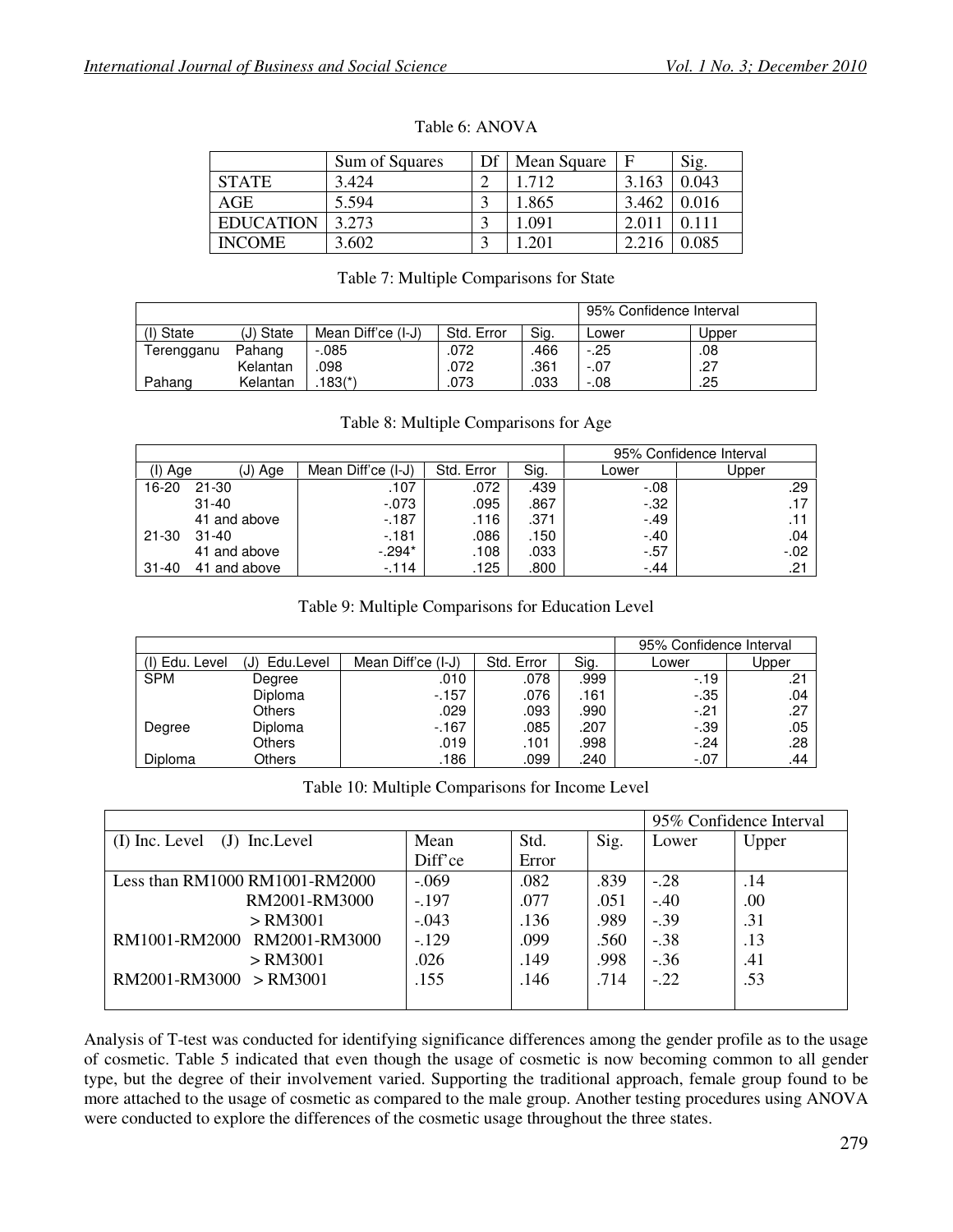As been displayed in table 6 and table 7, there was a significant difference between the state involved, especially when comparing the states of Pahang and Kelantan. As the case of Terengganu and Pahang; Terengganu and kelantan the trend of using demonstrated a similar pattern. Analyzing further on the status of age group as to the usage of cosmetic, our finding revealed that there is a significant difference between the younger groups as to the middle-age group with the p-value of 0.016.The impact of education and income found to be weak when associating them with the usage of cosmetic. Both demographic profiles demonstrated a similar pattern of cosmetic usage. With the p-value of 0.085 and 0.111 for education and income as displayed in table 6, we therefore conclude that there was no significant difference between education level and income categories of the samples as to the usage of cosmetic.

# *Conclusion*

Nowadays cosmetic usage becomes more an important part in our daily life. At the same time cosmetic is widely used as people would feel confidents when using it. Moreover cosmetic industry becomes more developed because of increasing of the demand among the users. The development of the new cosmetic product also influence towards cosmetic industry. The advantages of feeling goods, portraying the beauty, and satisfying egoistic needs should not be regarded as the elements of justifying the end. Some form of controls should be seriously initiated by the authorities for controlling the healthy community throughout the nation.

Our investigation focused on the effect on to the skin by using cosmetic, depending on three factors. The factors consist of effect to the skin, the ingredient on cosmetic and the brand of cosmetic. Moreover brand also influences the customer behavior which it can influence the decision to buying or not as the brands name play a major role in purchasing decisions. There is a need to strike a balance between the healthy living and the need to promote more cosmetic business venturing. Too much regulations imposed to the industry will definitely positioned our cosmetic industry at the least competitive edge. Making it too loose will reflect the poor image of our cosmetic product at the local and international scene. Thus there is a need to formulate the right mechanism which not only lifting the image of the industry but at the same time ensuring that healthy communities keep on shaping the growth of the nation.

Pearson correlation was used to test the relationship between independent variables towards the dependent variable. The empirical results revealed all the independent variables have significant relationship with the dependent variable with weak association for the effect to the skin and the ingredient and moderate association with brand. These findings further provide indication as attempts must be taken to moderate their relationship so that the abuse of marketing efforts, the profit maximization of the industry continuously destroying the social values of the users. In fact earlier finding by Norudin et al. (2006) similarly revealed that understanding the relationship between skin and usage of cosmetic is always a concerned in the cosmetic industry

# *Future Research*

We would like to suggest that any study on usage of cosmetic should consider other variables which were not covered in this research. Among the variables to be considered such as absence of side effect, product quality, fine features, nice colors and durability of the product. In addition, it should also include other variables such as urban and rural people, which are expected to demonstrate possible differences among each user. It is also necessary to investigate the role of education in cosmetic. This assumption maybe used to justify other studies such as work done by Chaou and Schor (1998) which believed that better education will place women in a more important position which more likely demands them to display their positive image at any environment.

# *References*

Baldwin C., (1996) "*The Distorted Reflection: The Adaptation of Social Reproduction Theory in Cultural Analysis of Young Women's Perception of Sexuality as a Power in Advertising Images*"' paper presented I Annual Conference of Association of Educators in Mass Communication, California.

Ball S., (1989) "*Consumer brands preference study"* 11 Dec, Drug Store News